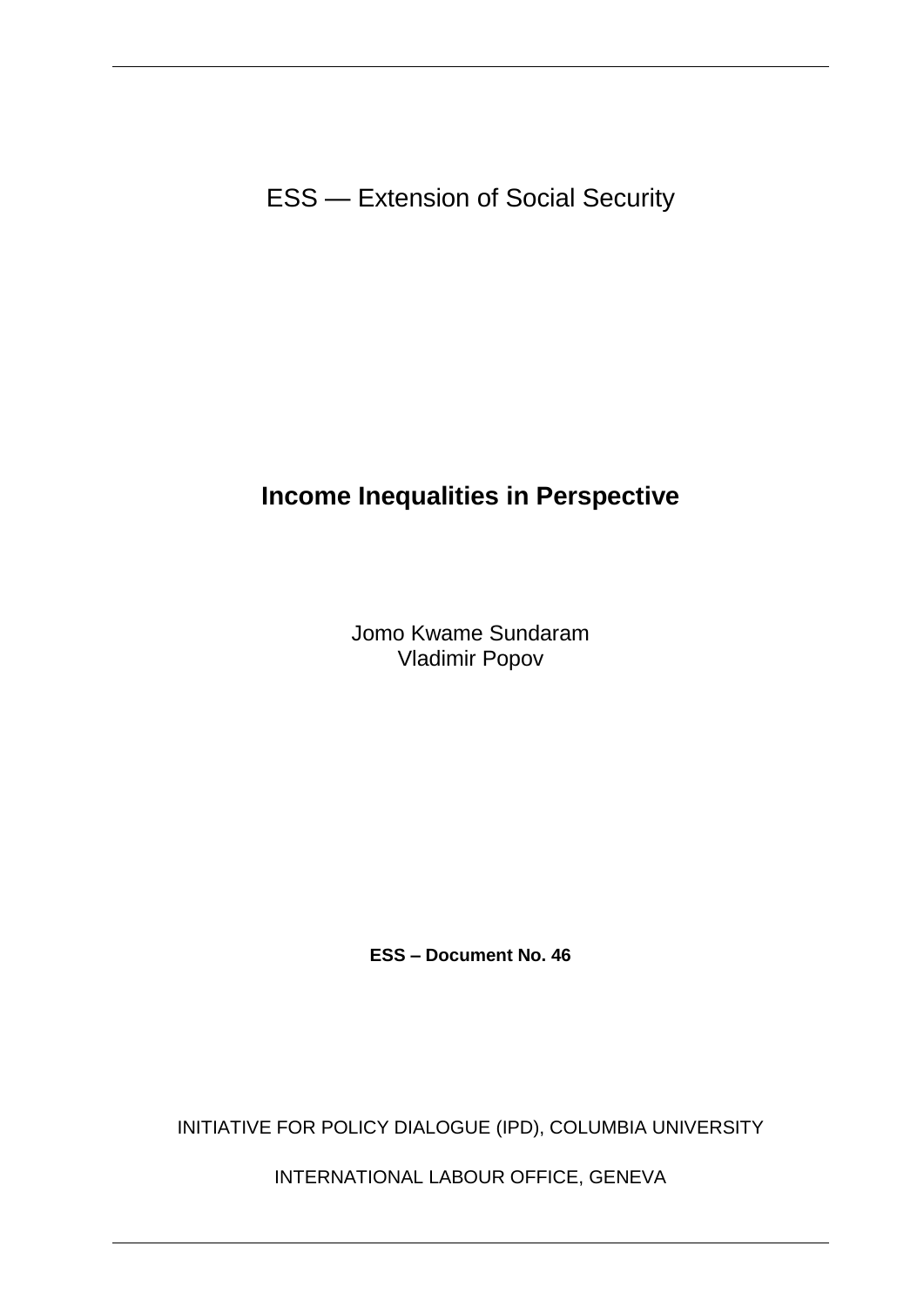Copyright © International Labour Organization 2015 First published 2015

Publications of the International Labour Office enjoy copyright under Protocol 2 of the Universal Copyright Convention. Nevertheless, short excerpts from them may be reproduced without authorization, on condition that the source is indicated. For rights of reproduction or translation, application should be made to ILO Publications (Rights and Permissions), International Labour Office, CH-1211 Geneva 22, Switzerland, or by email: pubdroit@ilo.org. The International Labour Office welcomes such applications.

Libraries, institutions and other users registered with reproduction rights organizations may make copies in accordance with the licences issued to them for this purpose. Visit www.ifrro.org to find the reproduction rights organization in your country.

*ILO Cataloguing in Publication Data* Kwame Sundaram, Jomo; Popov, Vladimir

Income inequalities in perspective / Jomo Kwame Sundaram and Vladimir Popov ; International Labour Office, Social Protection Department.; Initiative for Policy Dialogue - Geneva: ILO, 2015 (Extension of Social Security series ; No 46)

International Labour Office Social Protection Dept.

income distribution / wage differential / social stratification / trend

03.03.1

The designations employed in ILO publications, which are in conformity with United Nations practice, and the presentation of material therein do not imply the expression of any opinion whatsoever on the part of the International Labour Office concerning the legal status of any country, area or territory or of its authorities, or concerning the delimitation of its frontiers.

The responsibility for opinions expressed in signed articles, studies and other contributions rests solely with their authors, and publication does not constitute an endorsement by the International Labour Office of the opinions expressed in them.

Reference to names of firms and commercial products and processes does not imply their endorsement by the International Labour Office, and any failure to mention a particular firm, commercial product or process is not a sign of disapproval.

ILO publications and electronic products can be obtained through major booksellers or ILO local offices in many countries, or direct from ILO Publications, International Labour Office, CH-1211 Geneva 22, Switzerland. Catalogues or lists of new publications are available free of charge from the above address, or by email: pubvente@ilo.org

Visit our web site: [www.ilo.org/publns](http://www.ilo.org/publns)

The editor of the series is the Director of the Social Protection Department, ILO. For more information on the series, or to submit a paper, please contact: Isabel Ortiz, Director Social Protection Department International Labour Organization 4 Route des Morillons CH-1211 Geneva 22 • Switzerland Tel. +41.22.799.6226 • Fax:+41.22.799.79.62 email: ortizi@ilo.org

Printed in Switzerland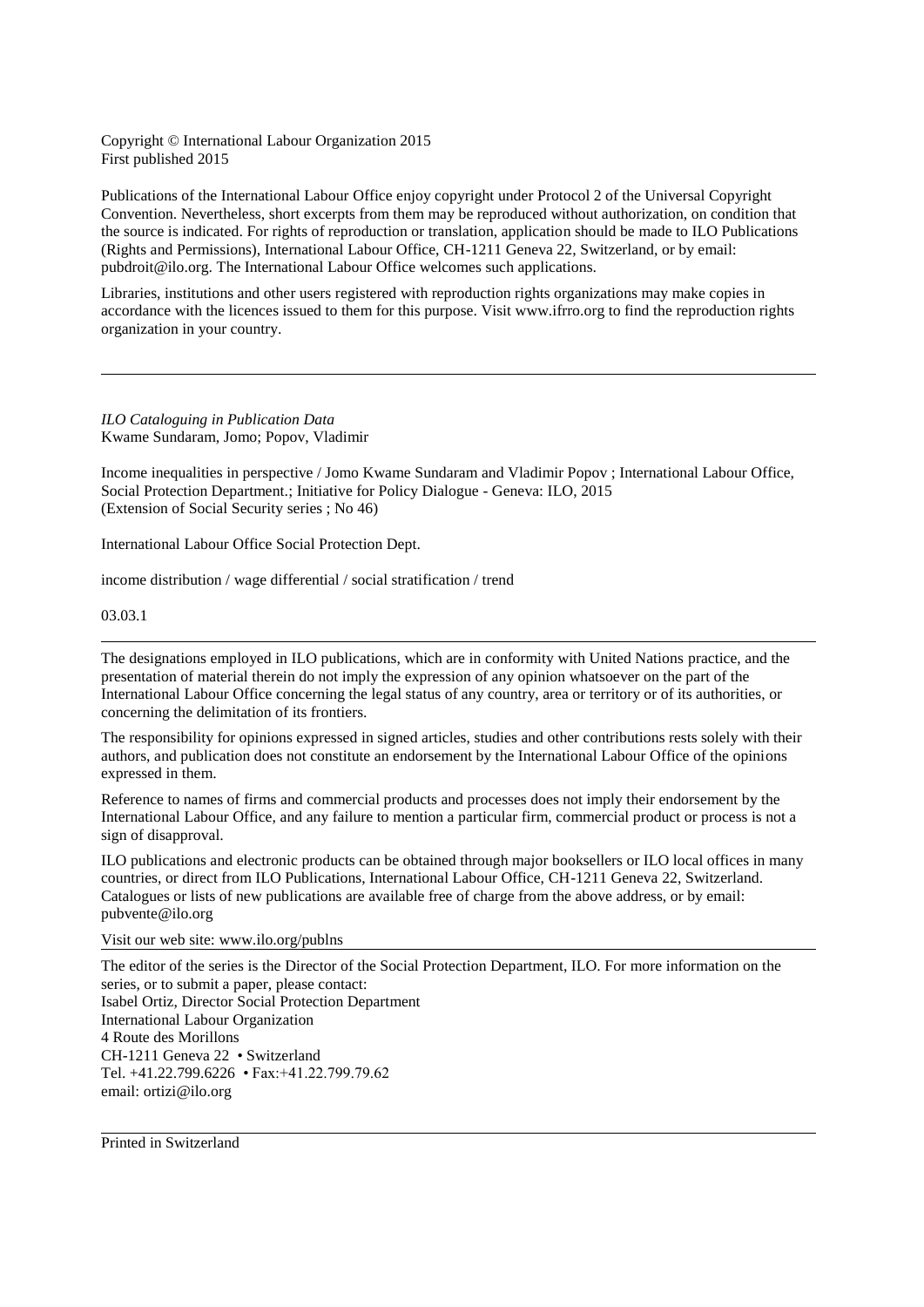## **Abstract**

Income and wealth inequalities in most countries – in the West, the former 'communist' economies and in the developing world – have been on the rise in the last three decades with some notable exceptions. Inequalities in the  $19<sup>th</sup>$  century (Figure 1) were much higher than before the Industrial Revolution. Following the rise of workers' movements in the West and the 1917 Bolshevik revolution, the growth of inequalities of the previous century was reversed for over half a century until the 1980s as the threat of the spread of communism inspired welfarist redistributive reforms, giving capitalism a more human face. Such checks and balances have been greatly weakened in recent decades, even though improved economic performance in many developing countries, including sub-Saharan Africa in the last decade, contributed to some convergence of incomes between rich and poor countries.

#### **JEL Classification:** F02, F63, I30, J31, N00

**Keywords:** Income and wealth inequalities, communism, capitalism, welfare state, share of labour and capital in national income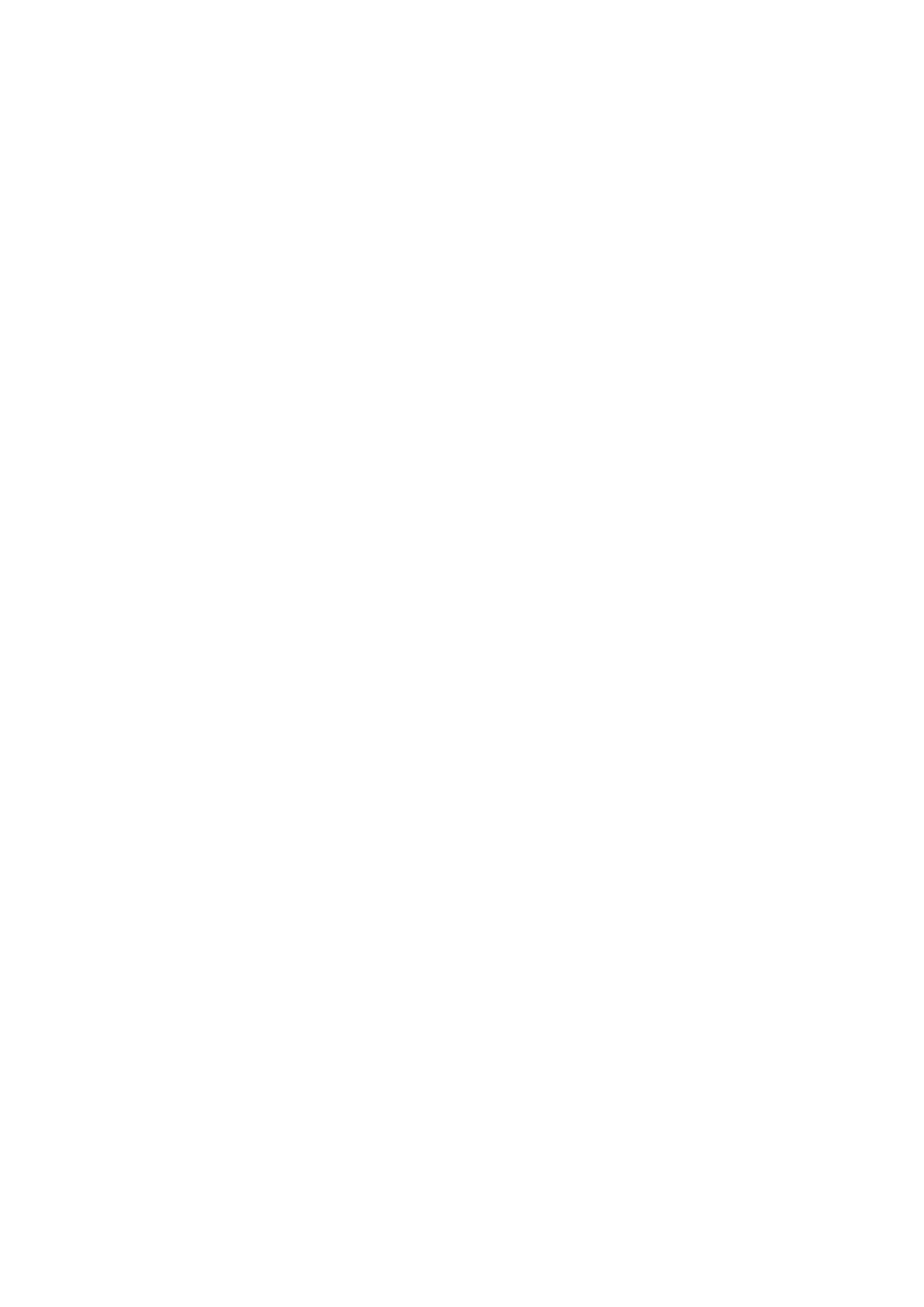# **Contents**

<span id="page-4-0"></span>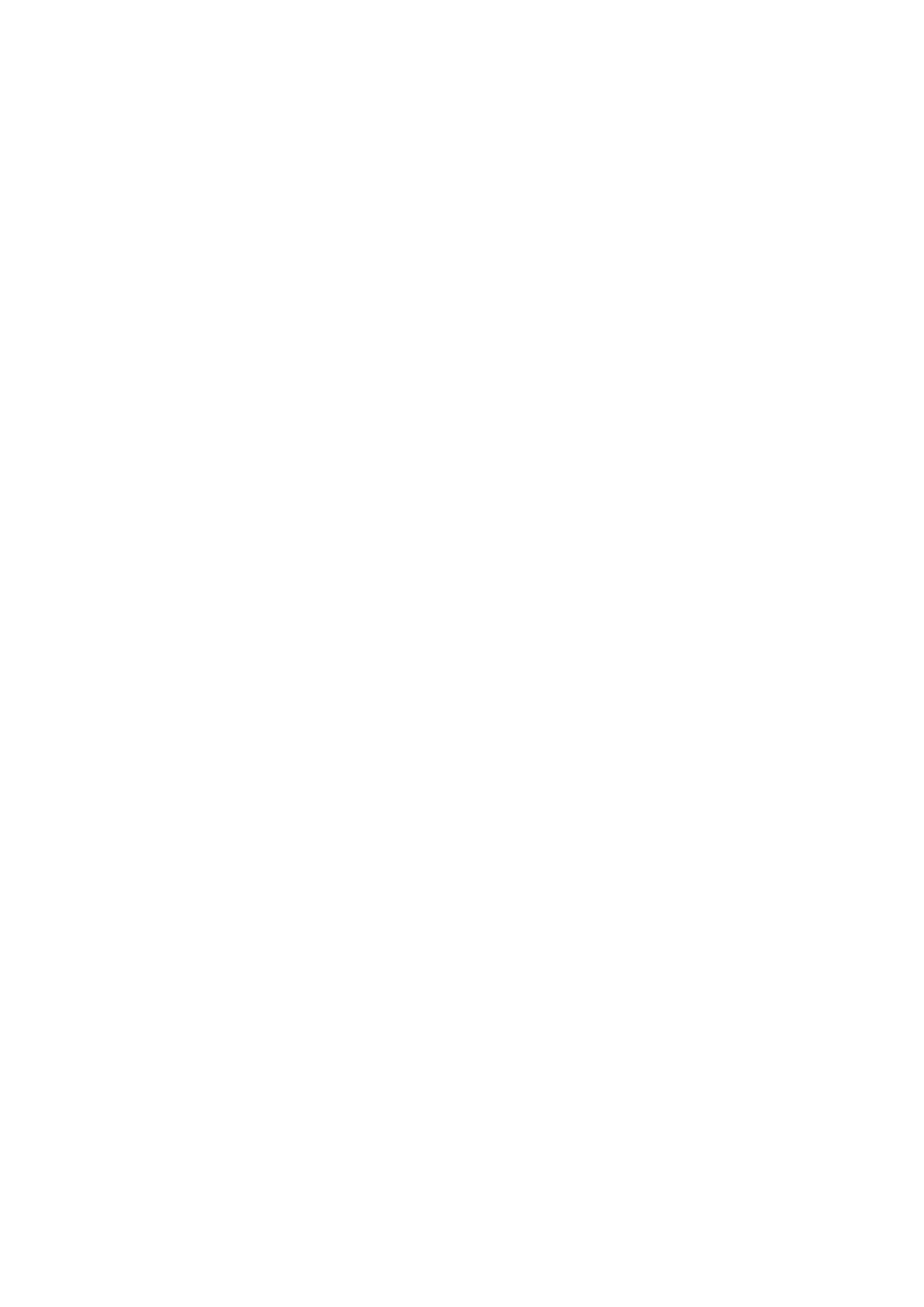## **Acknowledgements**

This paper is a shorter version of "Whither Income Inequalities?", MPRA Paper No. 52154, December 2013 (http://mpra.ub.uni-muenchen.de/52154/). The authors appreciate the comments received from Ron Findlay, Branko Milanovic, Victor Polterovich and Beverly Silver on that earlier version, but implicate none of them in this version.

\_\_\_\_\_\_\_\_\_\_\_\_\_\_\_\_\_\_\_\_\_\_\_\_\_\_\_\_\_\_\_\_\_\_\_\_\_\_\_\_\_\_\_\_\_\_\_\_\_\_\_\_\_\_\_\_\_\_\_\_\_\_\_\_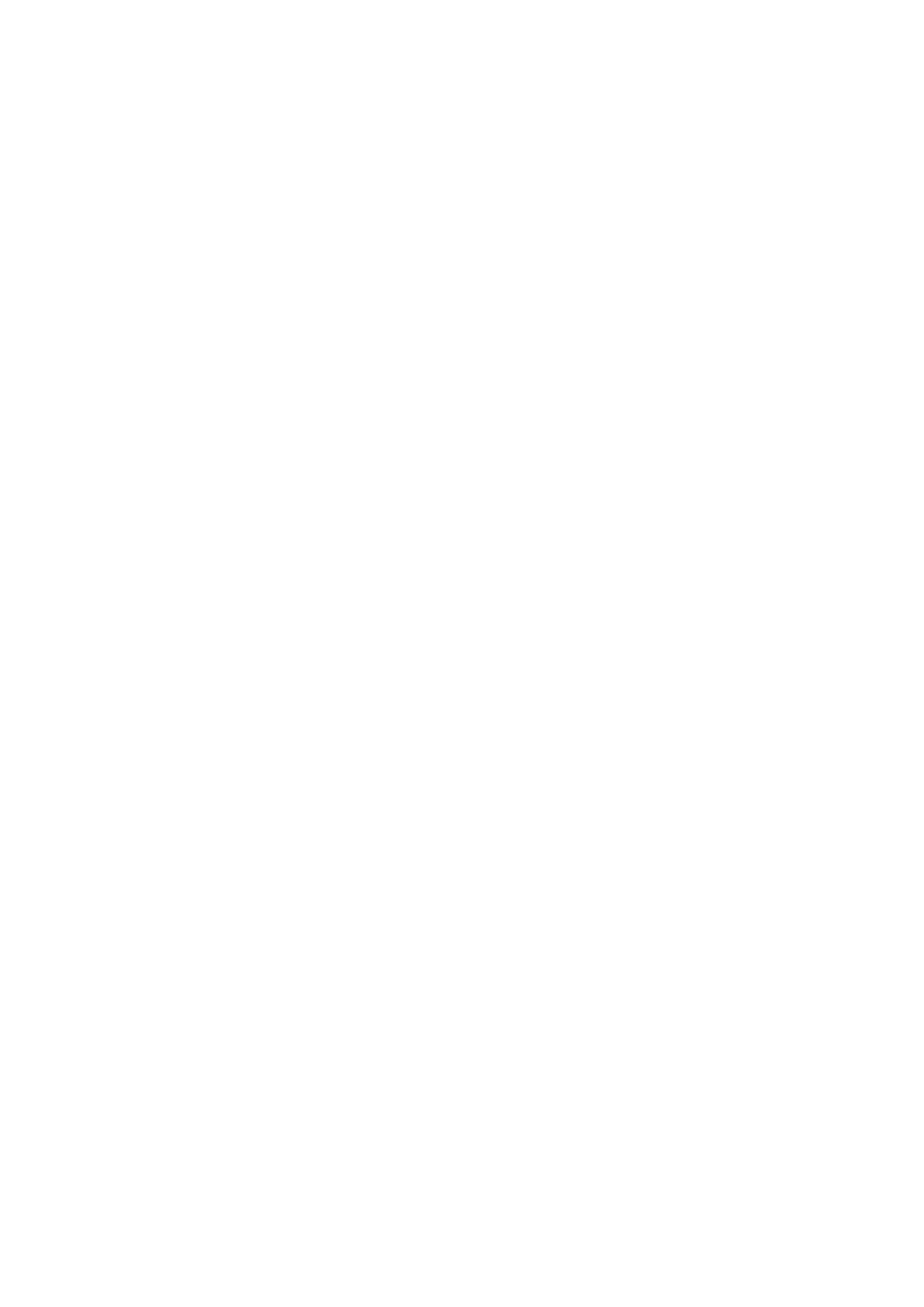## **1. Growing inequalities within countries**

The long term trends suggest increasing inequality from the ancient times before reaching an all-time peak in the early  $20<sup>th</sup>$  century (Table 1, Figure 1), and then starting to decline after the First World War and the 1917 Russian revolution.

| Years                   | 14 | 1000 | 1290 | 1550 | 1700 | 1750 | 1800 | 2000 |
|-------------------------|----|------|------|------|------|------|------|------|
| Rome                    | 39 |      |      |      |      |      |      |      |
| <b>Byzantine</b>        |    | 41   |      |      |      |      |      |      |
| Holland                 |    |      |      | 56   |      | 63   | 57   | 30.9 |
| England                 |    |      | 36.7 |      | 55.6 | 52.2 | 59.3 | 37.4 |
| Old Castille/Spain      |    |      |      |      |      | 52.5 |      | 34.7 |
| Kingdom of Naples/Italy |    |      |      |      |      |      | 28.1 | 35.9 |
| France                  |    |      |      |      |      |      | 55   | 33   |
|                         |    |      |      |      |      |      |      |      |

#### **Table 1. Gini coefficients around particular CE years in some Western countries (%)**

*Source*: Milanovic, Branko, Peter H. Lindert, Jeffrey G. Williamson. Measuring Ancient Inequality, World Bank [Policy Research working paper](http://econ.worldbank.org/external/default/main?pagePK=64166018&piPK=64165415&theSitePK=469372&colTitle=Policy%20Research%20working%20paper%20&ImgPagePK=6625650&siteName=EXTRESEARCHMODEL&menuPK=64216475&callBack=)  no. WPS 4412. (Published as: Pre-Industrial Inequality. *The Economic Journal*, 121, March 2010: 255–272); data for 2000 are sometimes from the World Development Indicators database.

> The destruction of communal and collectivist institutions, first carried out in European countries in the sixteenth to nineteenth centuries (e.g. the enclosure movement in England) and extended by colonialism beyond, has been accompanied by increasing wealth and income inequality in most societies. Available data suggest that in England, Holland and Spain in the eighteenth century, the Gini coefficient of income distribution was around 50 to 60 percent (Table 1) — an extremely high level by today's standards, and probably, by the standards of the distant past (around 40 percent in Rome in the first CE century and in Byzantium in the eleventh century). In England and Wales, the Gini coefficient increased from about 46 percent in 1688 to around 53 percent in the 1860s (Saito, 2009). In Denmark, a country with very good statistical records of individual incomes, the share of total income of the top 10 percent in 1870-1920 was always over 40 percent (reaching 54 percent in 1917), while the Gini coefficient for this period was always higher than 40 percent, even exceeding 70 percent in 1917 (Atkinson, Søgaard, 2013)! Data for Britain and the US, based on reconstruction of social tables for the pre-modern period, provide a similar picture of increasing inequality before the 1860s and then a decline from the 1930s to the 1980s (Figure 2).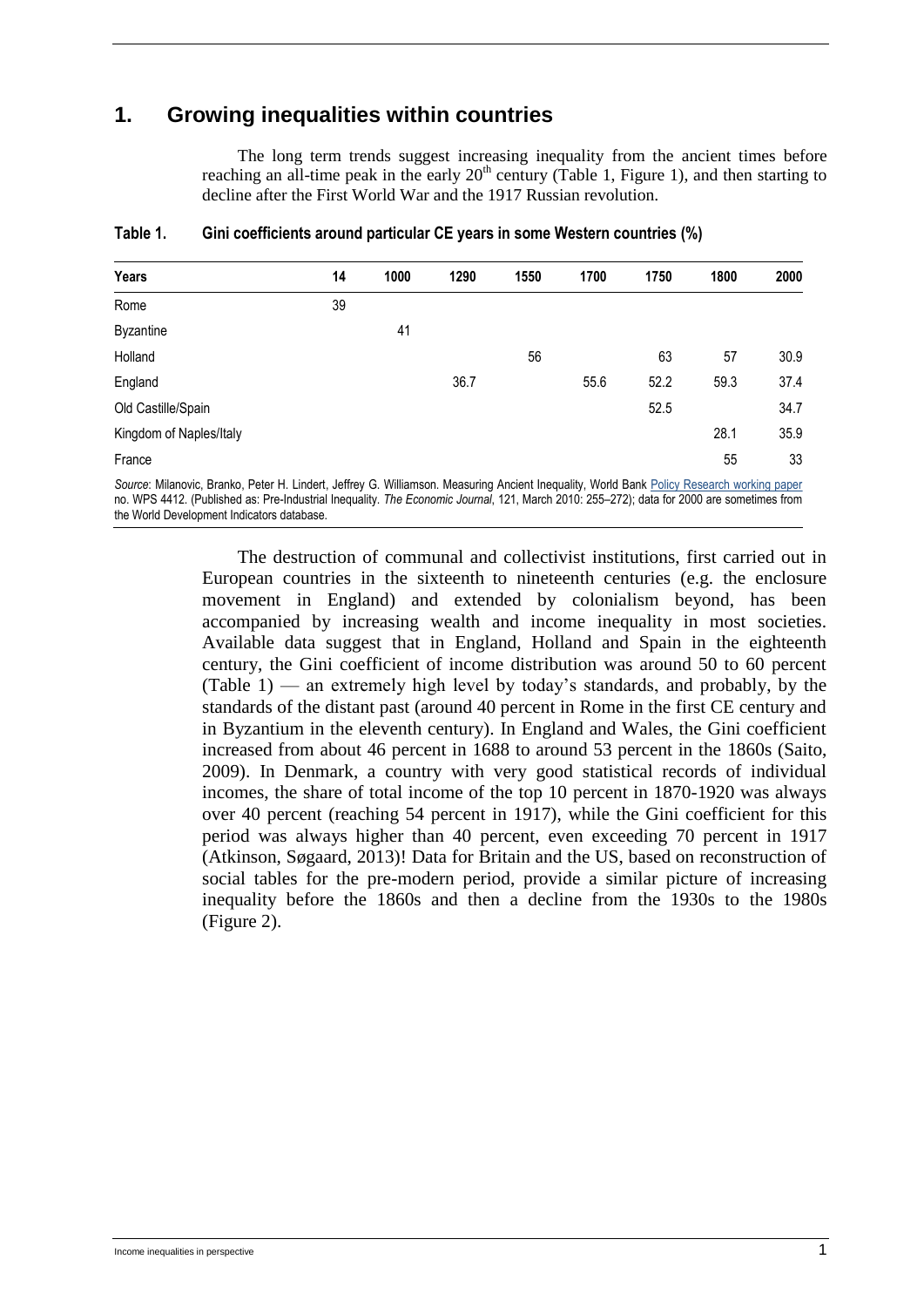#### **Figure 1. Income shares of top 10, 5, 1, 0.5 and 0.1 per cent, un-weighted average for 22 countries**

#### **Chart: Income Shares, Average for 22 Countries**



European countries: Denmark, France, Germany, the Netherlands, Switzerland, UK, Ireland, Norway, Sweden, Finland, Portugal, Spain, Italy; North America: United States and Canada; Australia and New Zealand; Latin American country - Argentina; Asian countries - Japan, India, China, Singapore, Indonesia; Sub-Saharan Africa - South Africa, Mauritius, Tanzania. Overall - about 1/2 of the population of the world.

Source: Alvaredo, Facundo, Anthony B Atkinson, Thomas Piketty and Emmanuel Saez,"The World Top Incomes Database", http://q-mond.parisschoolofeconomics.eu/topincomes, 25 April 2012.

 $\sim$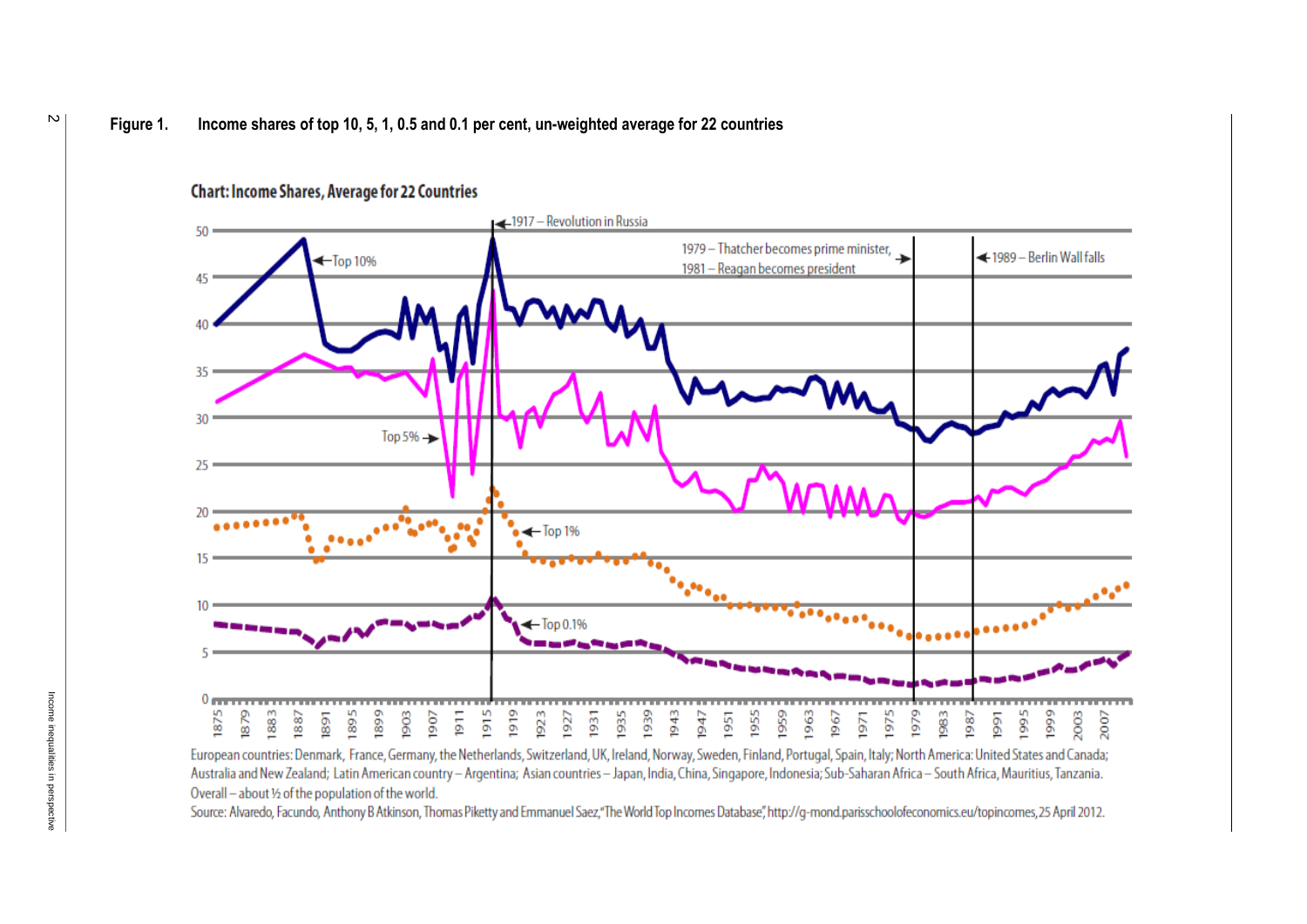**Figure 2. Inequality in the US and UK over the long run, Gini coefficients (%)**



Source: The Gini coefficients were computed by Milanovic from social tables before the 20<sup>th</sup> century and from household survey and tax returns afterwards (Milanovic, Branko. *The Haves and Have-Nots. A Brief and Idiosyncratic History of Global Inequality*. Basic Books, New York, 2011; Milanovic, Branko, Peter H. Lindert, Jeffrey G. Williamson. Measuring Ancient Inequality, World Bank Policy Research working paper no. WPS 4412. (Published as: Pre-Industrial Inequality. *The Economic Journal*, 121 (March 2010): 255–272; and personal correspondence with Milanovic). N.B. Comparable data for the 1867-1929 period are not available.

In the United States in the late  $18<sup>th</sup>$  century, income and wealth inequalities were initially probably lower than in Europe due to the absence of large accumulated fortunes in the New World and the availability of abundant "free land". In the late  $18<sup>th</sup>$  century, the top 10 percent of wealth holders accounted for only 45 percent of total wealth in the US, compared to 64 percent in Scotland and 46-80 percent in Finland, Norway, Sweden and Denmark (Soltow, 1989). But it appears that inequalities increased greatly in the  $19<sup>th</sup>$  century and in the early  $20<sup>th</sup>$ century, reaching a peak between the two world wars. Soltow (1989) finds some decrease in income inequality in 1798-1850/60 period in the US, and little or no increase in wealth inequality over the same period. However, the ratio of the largest fortunes to the median wealth of households (Figure 3; Phillips, 2002) suggests a different story. This ratio increased from 1000 in 1790 (Elias Derby's wealth was estimated to be worth \$1 million) to 1,250,000 in 1912 (John D. Rockefeller's fortune of \$1 billion), falling to 60,000 in 1982 (Daniel Ludwig's fortune of "only" \$2 billion), before increasing again to 1,416,000 in 1999 (Bill Gates' \$85 billion fortune)!

Comparison of the wealth of the richest tycoons in different countries in different epochs (Figure 4) gives different numbers (for average income, not average household wealth), but points to a similar conclusion – compared to the average income in the US, Bill Gates was relatively richer than Carnegie and Crassus (though not richer than Rockefeller), whereas Russian tycoon Mikhail Khodorkovsky was relatively richer in 2003 (compared to the average income in Russia) than all of them! The world may not have reached the highest level of inequality yet, but may still be moving to the greatest inequality ever observed in human history.

Only during the Eric Hobsbaum's "short  $20<sup>th</sup>$  century" was the trend towards increased income and wealth inequalities temporarily interrupted, probably because of the greater egalitarianism of the socialist countries with lower levels of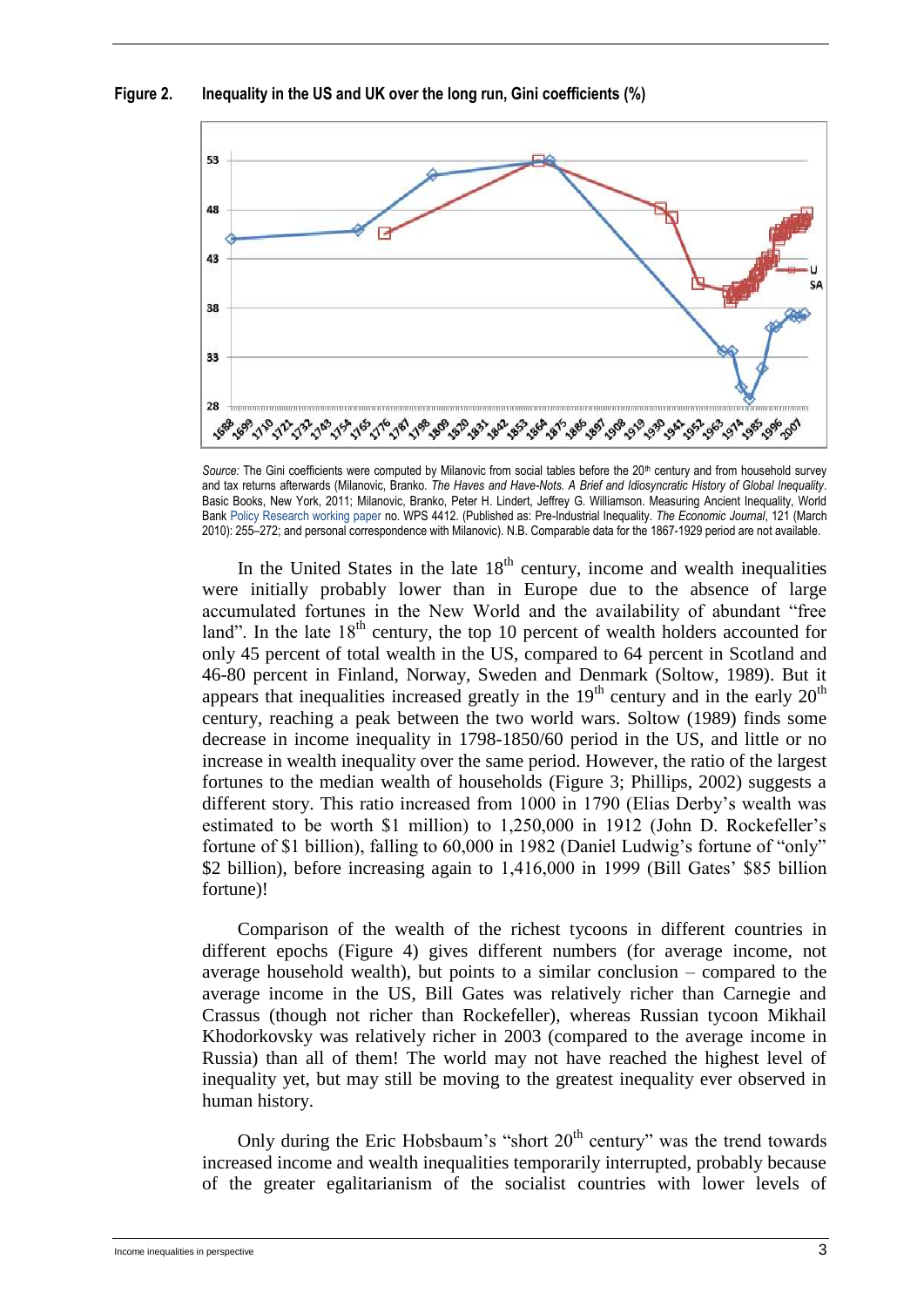inequalities (with Ginis between 25 and 30 percent on average) and the checks to rising inequalities with the growth of labour and other egalitarian movements (Figure 3) noted by Polanyi among others.





*Source:* Phillips, Kevin. *Wealth and Democracy: A Political History of the American Rich*. Broadway Books, New York, 2002.

The recent period has seen greater income inequality in most, though not all societies. In recent decades, there has also been a general decline in social provisioning in many societies. This is not only true of many so-called welfare states, but also of postcolonial societies featuring some tax-financed social provisioning. Such social provisioning has declined in China, Russia and many other 'economies in transition'. As a consequence, the welfare of individuals and families depends much more on what they can afford based on their wealth and incomes. The era of economic liberalization has witnessed not only increasing income inequality at the national level (Figure 1), but also growing concentration of income and wealth at the world level (Figure 5).

The increase of income inequalities within countries since the 1980s has been especially pronounced. The income shares of the richest one, five or ten per cent of the population have been growing for over thirty years. In many countries, inequality has been approaching levels before the Second World War, which led to the emergence of the socialist bloc and the dramatic decline in inequalities in most countries. To give one example, in the United States, the share of the nation's total income held by the top (richest) ten per cent of the population was 40–45 per cent in the 1920s and 1930s, fell to 30–35 per cent from the 1940s to the 1970s, and started to increase again from the early 1980s, reaching 45 per cent in 2005.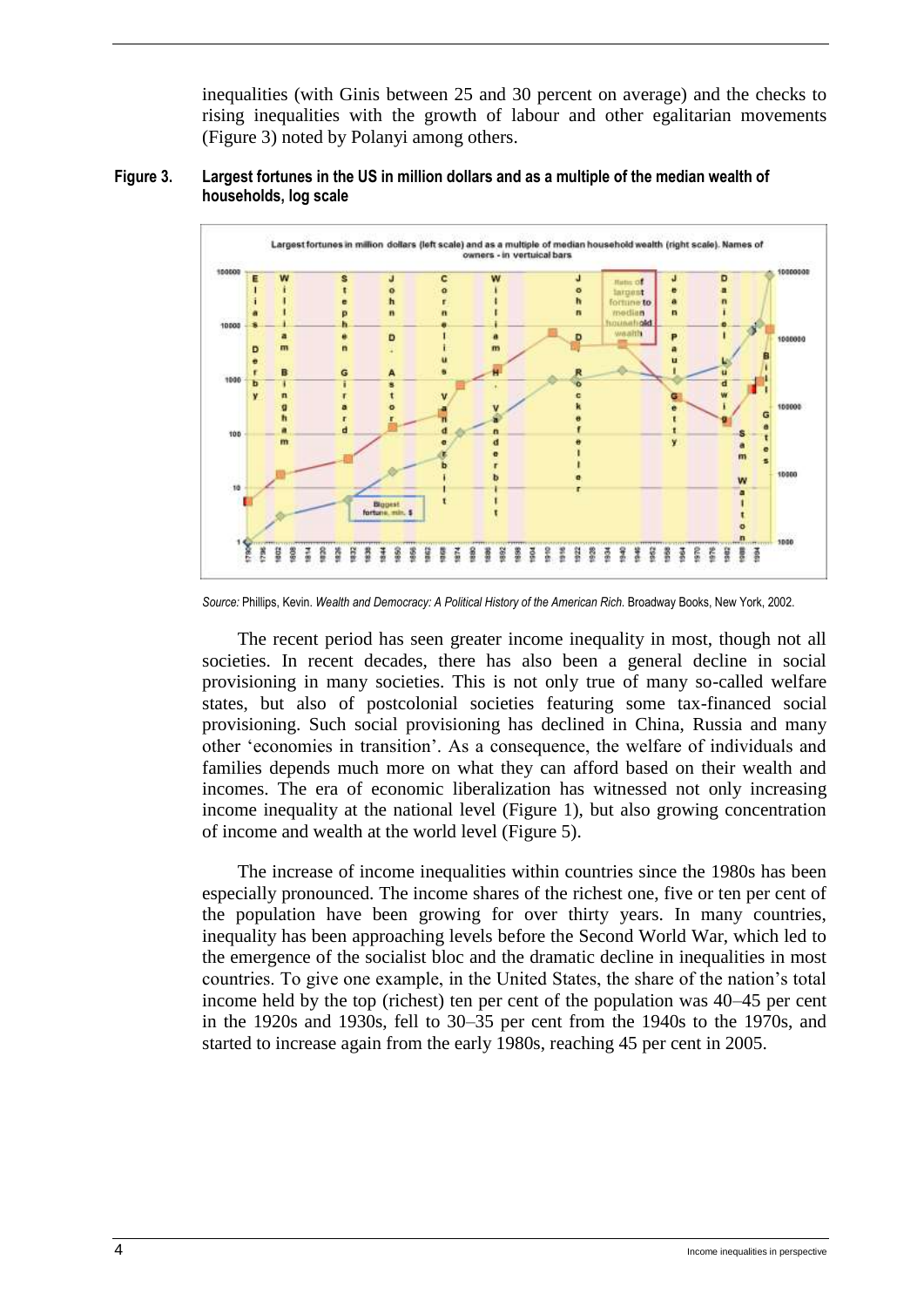

#### **Figure 4. Incomes of the richest as a multiple of average national income**

*Source:* Milanovic, B. *The Haves and Have-Nots: A Brief and Idiosyncratic History of Global Inequality*. Basic Books, NY, 2011.

The recent rise in inequality has paralleled an increasing rate of profit. During the post-war Golden Age, typically, when profits were high, capital's success was shared with other social groups. In the 1950s and 1960s, for instance, wages, salaries and social security benefits grew together with rising profit margins. But since the early 1980s, profit margins have increased hand in hand with rising inequalities.

#### **Figure 5. Global Gini coefficients for income inequality, 1988–2005, calculated with new and old PPPs**



**Source:** Milanovic,Branko. Global inequality recalculated and updated: the effect of new PPP estimates on global inequality and 2005 estimates. - Joural of Economic Inequality, March 2012, Volume 10[, Issue 1,](http://link.springer.com/journal/10888/10/1/page/1) pp 1-18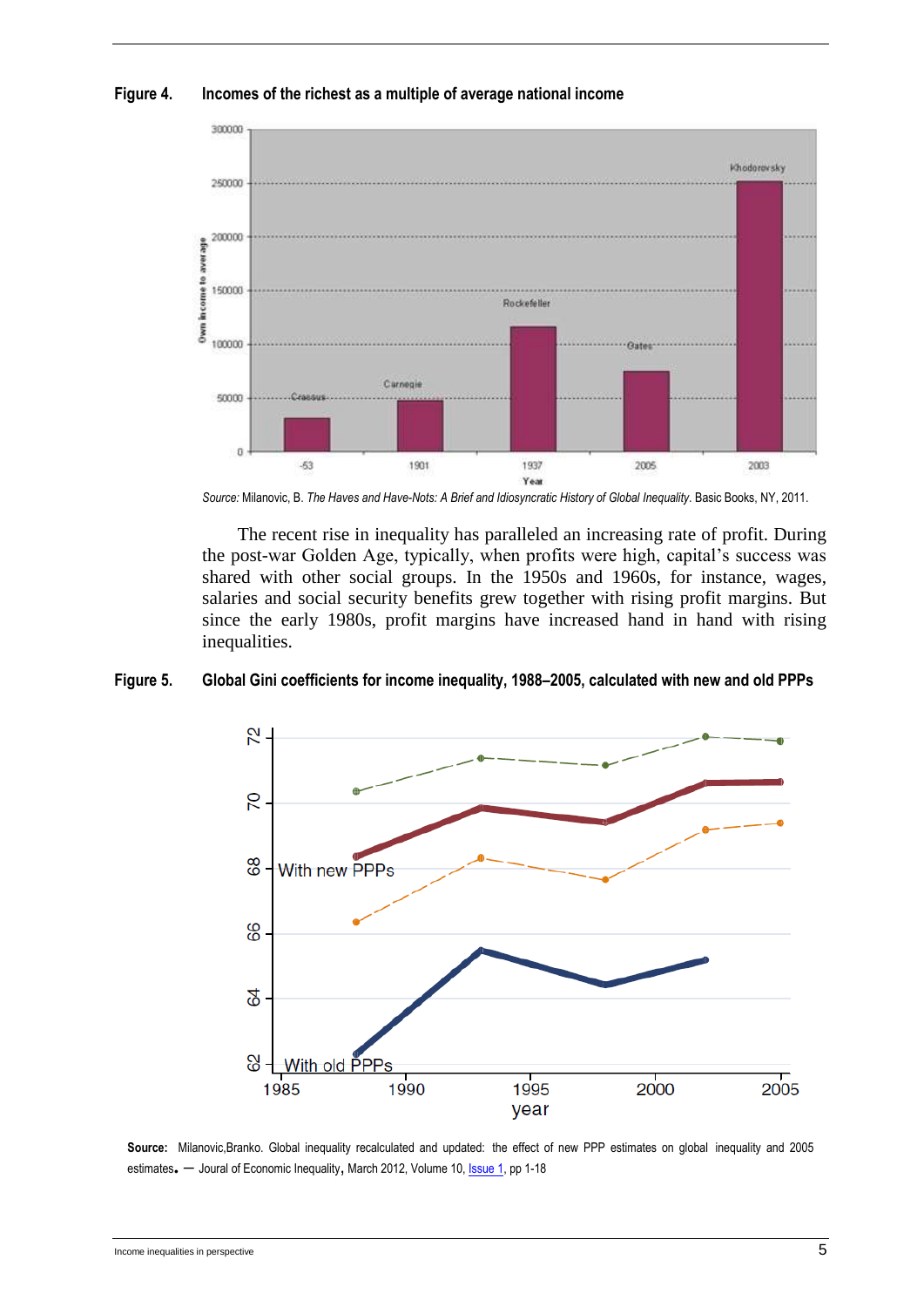It is not clear where the trend in income inequalities will lead. Simon Kuznets (1955) hypothesized that there is an inverted U-shaped relationship between economic growth and inequality, with inequality increasing at the industrialization stage, when the urban-rural income gap rises, and declining later with the rise of the welfare state. But empirical research does not unequivocally support the Kuznets curve hypothesis.

In *Capital in the XXI century*, Thomas Piketty (2014) argues that the recent trend of rising national-level inequality is permanent because the profit rate is higher than the economic growth rate. For him, rising inequality is a long term trend due to the increased wealth (capital) to output ratio (K/Y) under "patrimonial capitalism", leading to the rising share of capital in national income. He believes this trend will continue into the future and was only temporarily interrupted in the 20th century due to the destruction of capital during the two world wars and for other reasons. In this logic, it is not clear why the sustained increase in capital (versus labour) has not induced a decline in the rate of profit offsetting the effect of the growth of capital (Milanovic, 2014).

An alternative view, consistent with the trends noted above, is that the reversal of growing inequality followed the 1917 Bolshevik revolution in Russia<sup>1</sup>, the emergence of the USSR and other socialist countries, the strengthening of socialist and populist movements, the growth of the welfare state and other changes associated with Karl Polanyi's *Great Transformation*. Education and health care access not determined by personal and family means and the strength of robust and egalitarian alternatives have constrained and checked economic inequalities, especially as long as socialism was relatively dynamic and seemed to be catching up with the West. As such socialism lost its dynamism from the 1960s and posed less of a threat, income inequalities started to grow again.

### <span id="page-13-0"></span>**2. Capital versus labour**

If income earning producers are mainly wage earners, income distribution will be influenced by the nature of wage determination and wage contracts. Where unemployment is high and incomes low, workers are usually more willing to accept wages close to subsistence. But where labour is better organized for collective bargaining and working conditions are regulated, wages are more likely to rise with productivity increases. For instance, for several decades, living standards in China did not rise as fast as productivity, but in recent years, living standards have risen faster as employers experienced labour shortages and expected greater skills and productivity from their workers. And with greater social protection and provisioning (public health, education, housing), the 'social wage' may increase much more than suggested by the money or real wages workers receive. But in many countries, the "social wage" has not risen faster than profits since the 1980s.

To put the issue in historical perspective, the 2008-2009 crisis does not yet seem to be a turning point in the long run, comparable to the Great Depression of the 1930s (Eichengreen and [O'Rourke,](http://www.voxeu.org/index.php?q=node/703) 2009). The 2008-2009 crisis was not unique

<sup>&</sup>lt;sup>1</sup> Turchin (2013) associated the decline in inequality after 1917 with the rise of the workers' movement in the US and "the lure of Bolshevism".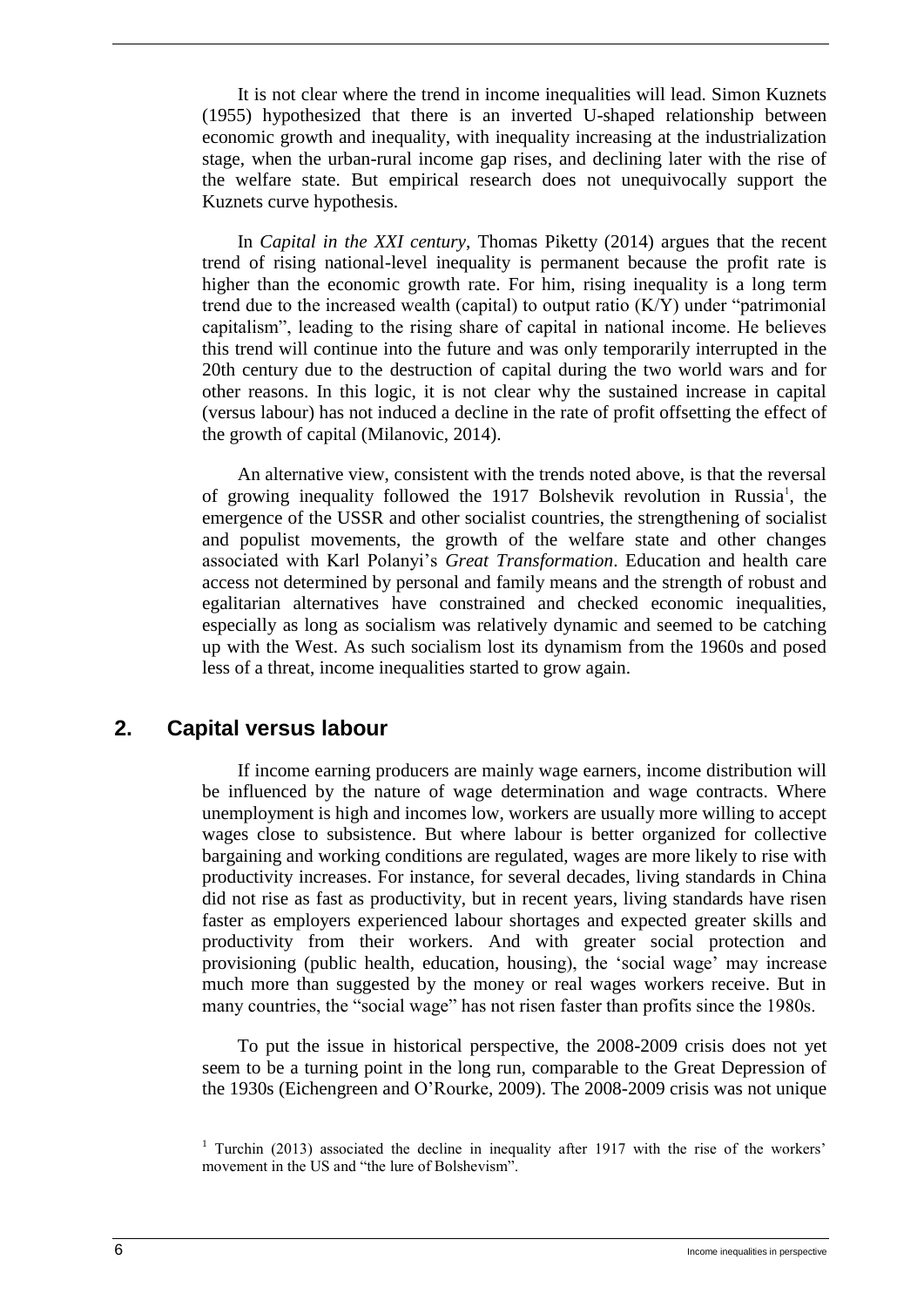in terms of recent collapses of stock indices; between October 1972 and July 1974, and again between January 2000 and July 2002, the S&P index fell by almost half – as happened between October 2007 and March 2009 (Figure 6). The collapse of world output (by 3.4 per cent in 2009) was the largest decline in 60 years – much greater than the 1.4 per cent reduction in 1982, the 0.4 per cent reduction in 1974, and the 0.8 per cent reduction in 1975 (Figure 7). US profit margins and the rate of profit reached their lowest post-war levels in 1974, 1980 and 2002 (Figure 8). The US unemployment rate reached its post-war peak of 9.7 per cent in 1982, just ahead of the 9.6 per cent in 2009 (Figure 9). Meanwhile, real wages in the US are well below their early 1970s' level, while profits remain high<sup>2</sup>.

#### **Figure 6. US Standard & Poor stock price index since 1950, log scale**



Source: Yahoo finance.

There were high, even double-digit inflation rates and economic slowdowns in major Western countries in the 1970s following the two oil price shocks of 1973- 1974 and 1978-1979. This unexpected combination was dubbed a period of 'stagflation' and seemed unresponsive to traditional Keynesian fiscal and monetary policies. The first oil price shock followed the Arab-Israeli War of 1973, while the 1979 Iranian Revolution accompanied the second one. The 1974 Portuguese Red Carnation revolution, the subsequent collapse of the last colonial empire, US military defeat and withdrawal from Indochina in 1975 and other contemporary developments seemed to promise the prospect of major transformations.

 $2$  If Kondratieff long waves exist, the lowest point of the long cycle should come in the 2020s or 2030s, not now; the previous troughs were in the 1870s, 1930s, and 1970s-1980s.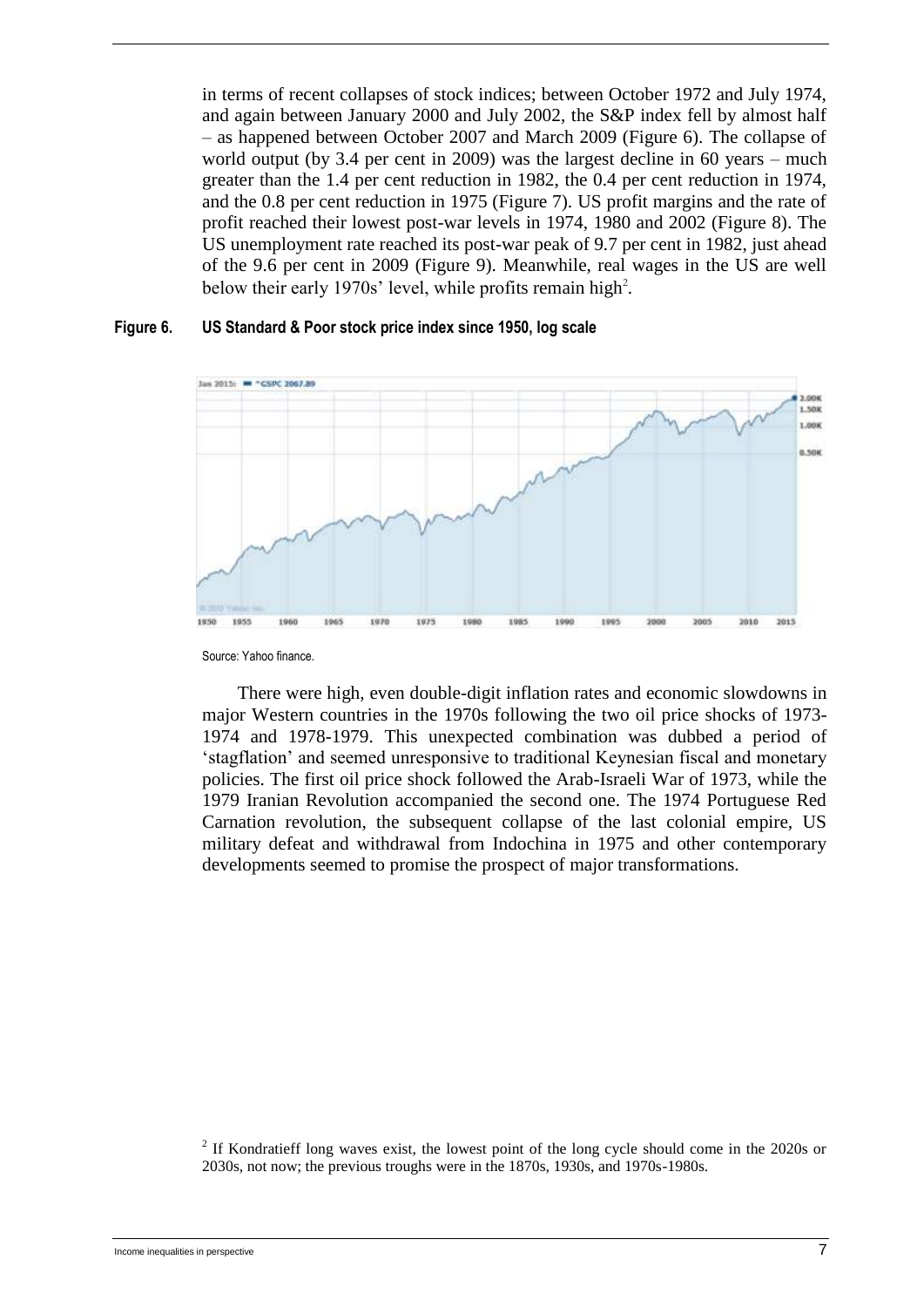**Figure 7. World, US GDP per capita growth rates, 1960-2013 (%)**



**Figure 8. US domestic non-financial corporations' profit margins (share of profits in sales), 1960-2012 (%)**



Source: Bureau of Economic Affairs.

Thus, by the 1970s, the hegemony of Western capitalism seemed under threat from within and without. The conservative reaction in the Anglophone West soon followed, led by Thatcher and Reagan in the 1980s, weakening workers' movements. Government spending, including social spending, stopped growing, many social security programs were curtailed, and unemployment rose to highs not seen since the 1930s, as trade unions were defeated in their industrial actions (coal miners in the UK, air traffic controllers in the US), causing union membership to decline. The top income tax rates, higher than 50 percent in the US, UK, Germany and France during 1940-80, dropped to below 50 percent by 2010 (Figure 10). Not surprisingly, income and wealth inequalities have risen in most countries since (Figure 1).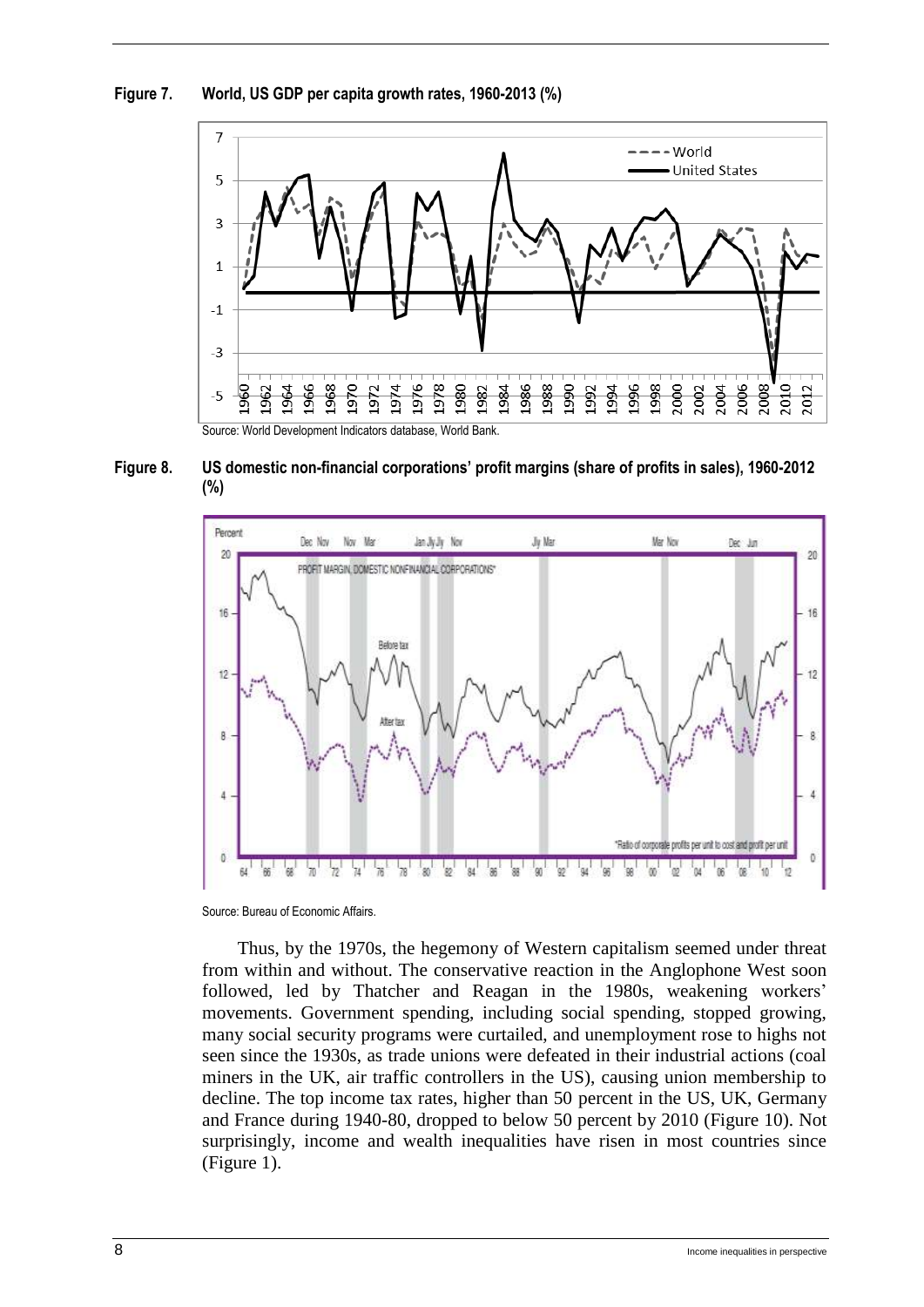#### **Figure 9. US unemployment rate long term trends (%)**



Source: 1890-1930 data from: [Christina Romer](http://en.wikipedia.org/wiki/Christina_Romer) (1986). Spurious Volatility in Historical Unemployment Data. *The Journal of Political Economy*, 94 (1): 1–37. 1930–1940 data from: Robert M. Coen (1973). Labor Force and Unemployment in the 1920s and 1930s: A Re-Examination Based on Postwar Experience. *The Review of Economics and Statistics,* 55 (1): 46–55; 1940–2011 data from the U[S Bureau of Labor Statistics](http://en.wikipedia.org/wiki/Bureau_of_Labor_Statistics) [\(http://en.wikipedia.org/wiki/File:US\\_Unemployment\\_1890-2009.gif\)](http://en.wikipedia.org/wiki/File:US_Unemployment_1890-2009.gif).

**Figure 10. Top income tax rates in the US, UK, Germany and France, 1900-2010 (%)** 



Source: Technical appendix to *Capital in the 21st century* by Thomas Piketty, March 2014 [\(http://piketty.pse.ens.fr/capital21c\)](http://piketty.pse.ens.fr/capital21c)

The collapse of the Berlin Wall (1989) and the USSR (1991) were among the high points of this resurgence, reflected in the counter revolution against Keynesian and development economics. The income share accruing to capital increased, at the expense of labour, with rentier shares (e.g. accruing to finance or intellectual property rights) growing much more than the real economy. Generally higher unemployment and real wage stagnation, if not contraction, despite productivity increases, ensured rising profit margins and income inequalities. Meanwhile, trade union and worker movements in Western countries have been experiencing decline since the 1980s. In this sense, the Thatcher-Reagan counterrevolution was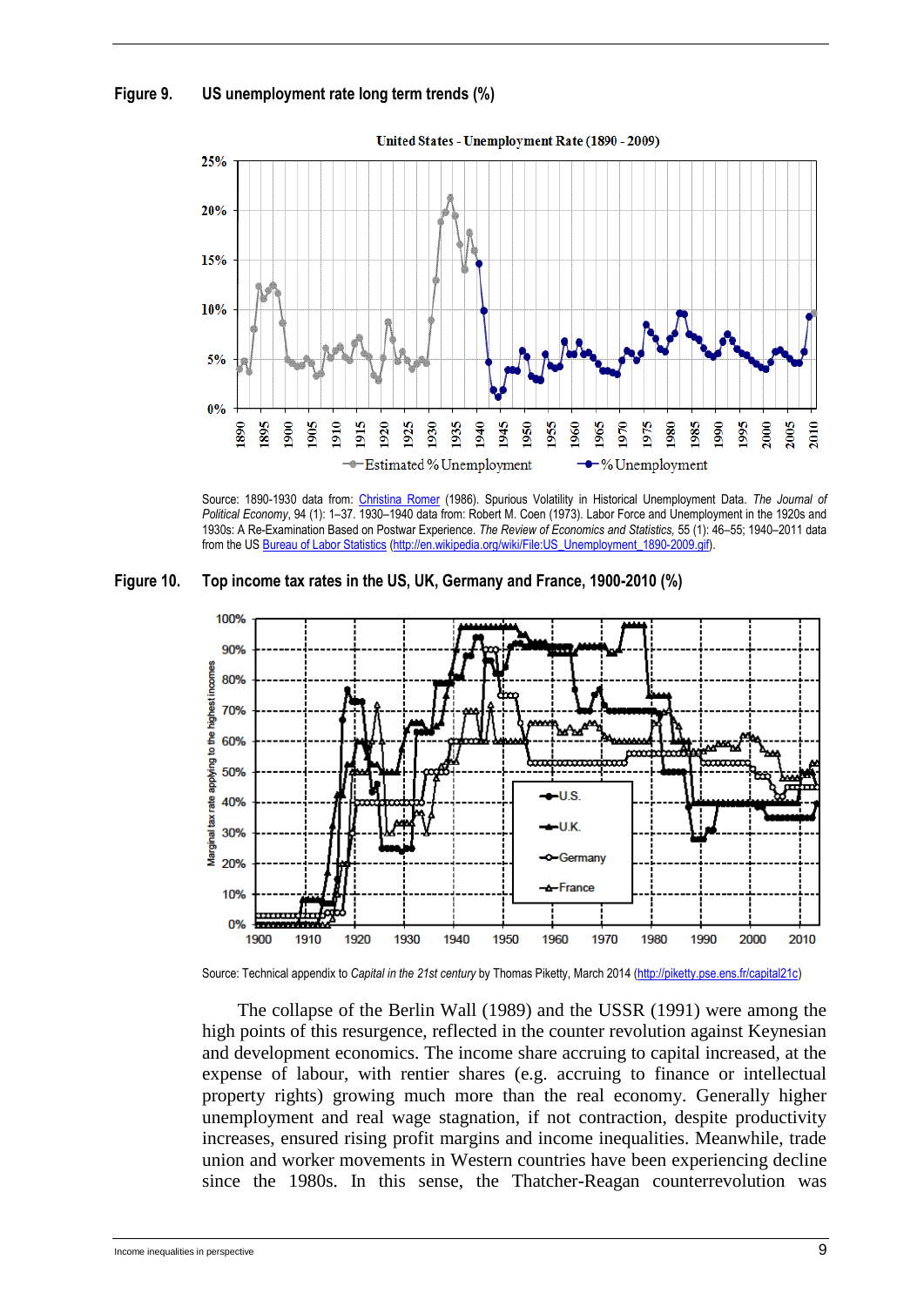successful on a global scale. Today, capitalism is the only 'show in town', and the main choice and debate is among varieties of capitalism, rather than between capitalism and some systemic alternative.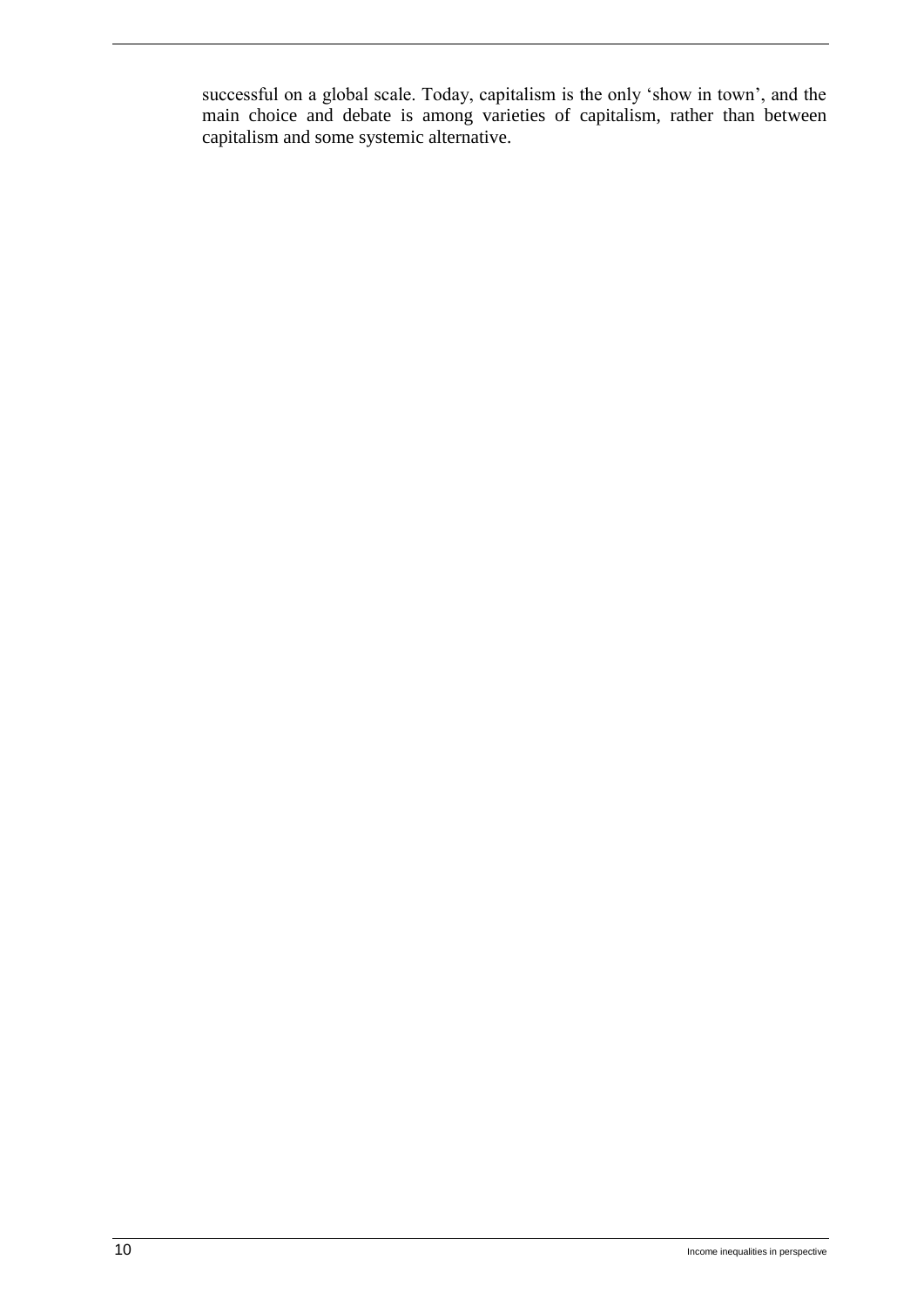### **References**

- Atkinson, A. B.; Søgaard, J. E. 2013. *The long-run history of income inequality in Denmark: Top incomes from 1870 to 2010,* EPRU Working Paper Series 2013-01 (Economic Policy Research Unit, Department of Economics, University of Copenhagen).
- Eichengreen, B.; [O'Rourke,](http://www.voxeu.org/index.php?q=node/703) K. H. 2009**.** *A Tale of Two Depressions***.** 6 April. [http://www.voxeu.org/index.php?q=node/3421\)](http://www.voxeu.org/index.php?q=node/3421).
- Hobsbawm, E. 1995. Age of extremes. The short twentieth century, 1914- 1991 (Reprint. ed.). (Abacus, London).
- Kuznets, S. 1955. "Economic Growth and Income Inequality", in *American Economic Review* 45, pp. 1–28.
- Milanovic, B. 2011. *The Haves and Have-Nots: A Brief and Idiosyncratic History of Global Inequality* (Basic Books, New York).
- Milanovic, B. 2012. *Global Income Inequality by the Numbers: In History and Now. An Overview,* Policy Research Working Paper (World Bank).
- Milanovic, B. 2014. "The return of "patrimonial capitalism": Review of Thomas Piketty's Capital in the 21st century", in *Journal of Economic Literature*, June.
- Milanovic, B.; Lindert, P. H.; Williamson, J. G. 2007. *Measuring Ancient Inequality*, World Bank [Policy Research Working Paper N](http://econ.worldbank.org/external/default/main?pagePK=64166018&piPK=64165415&theSitePK=469372&colTitle=Policy%20Research%20working%20paper%20&ImgPagePK=6625650&siteName=EXTRESEARCHMODEL&menuPK=64216475&callBack=)o. WPS 4412, published as: Pre-Industrial Inequality, in *The Economic Journal*, 121, March 2010, pp. 255–272.
- Phillips, K. 2002. *Wealth and Democracy: A Political History of the American Rich* (Broadway Books, New York).
- Piketty, T. 2014. *Capital in the XXI Century* (Harvard University Press, Cambridge, MA).
- Polanyi, K. (2001). *The Great Transformation: The Political and Economic Origins of Our Time*, 2nd ed. Foreword by Joseph E. Stiglitz; introduction by Fred Block (Beacon Press, Boston).
- Saito, O. 2009. *Income Growth and Inequality Over the Very Long Run: England, India and Japan Compared,* Paper presented at the First International Symposium of Comparative Research on Major Regional Powers in Eurasia, July 10.
- Soltow, L. 1989. *Distribution of Wealth and Income in the United States in 1798* (University of Pittsburgh Press, Pittsburgh).